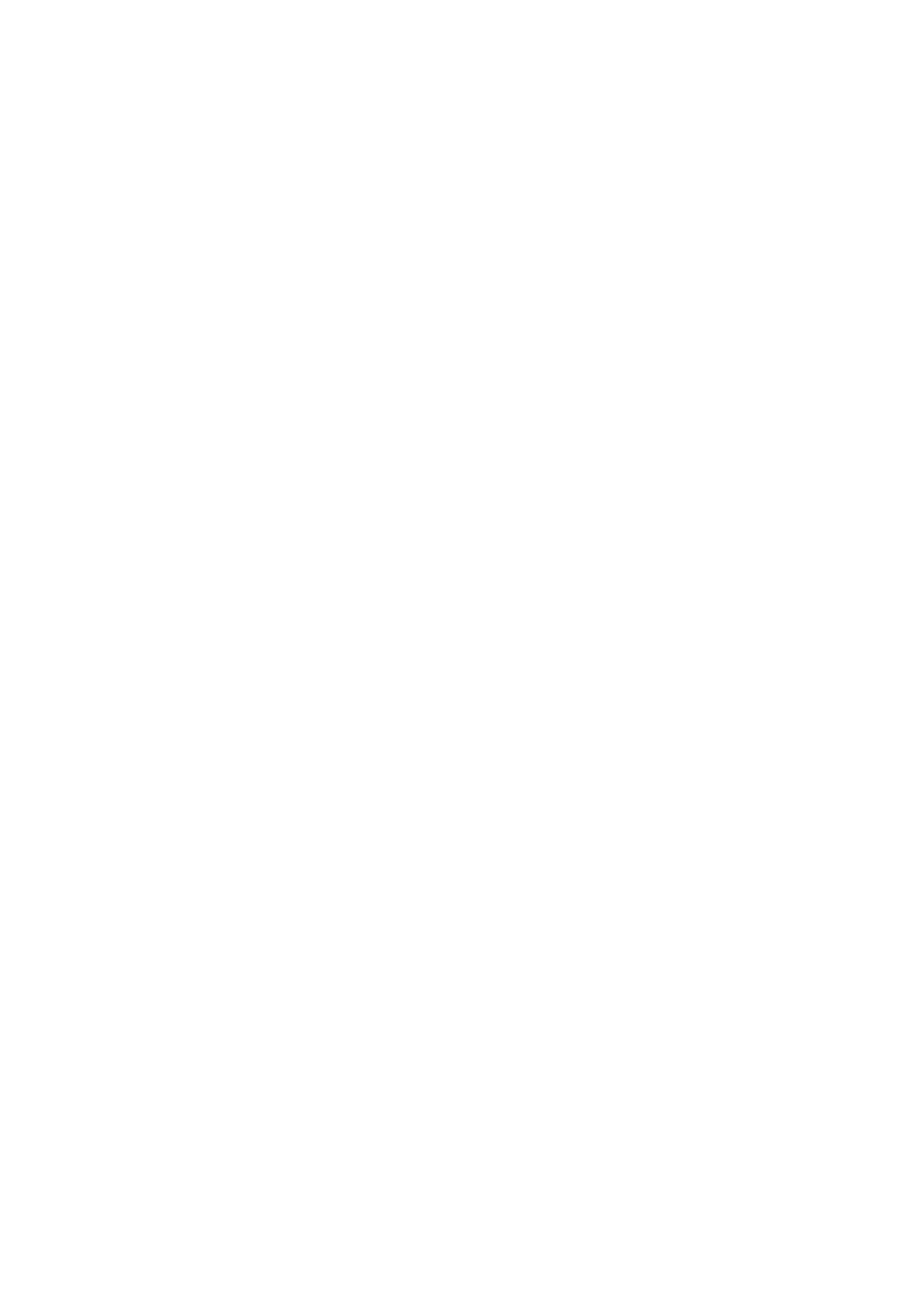

## **DRAFT COVID-19 (ENABLING PROVISIONS) (JERSEY) LAW 202-**

#### **European Convention on Human Rights**

In accordance with the provisions of Article 16 of the Human Rights (Jersey) Law 2000, the Minister for Health and Social Services has made the following statement –

In the view of the Minister for Health and Social Services, the provisions of the Draft Covid-19 (Enabling Provisions) (Jersey) Law 202- are compatible with the Convention Rights.

| Signed: Deputy R.J. Renouf of St. Ouen  |  |
|-----------------------------------------|--|
| Minister for Health and Social Services |  |

Dated: 25th March 2020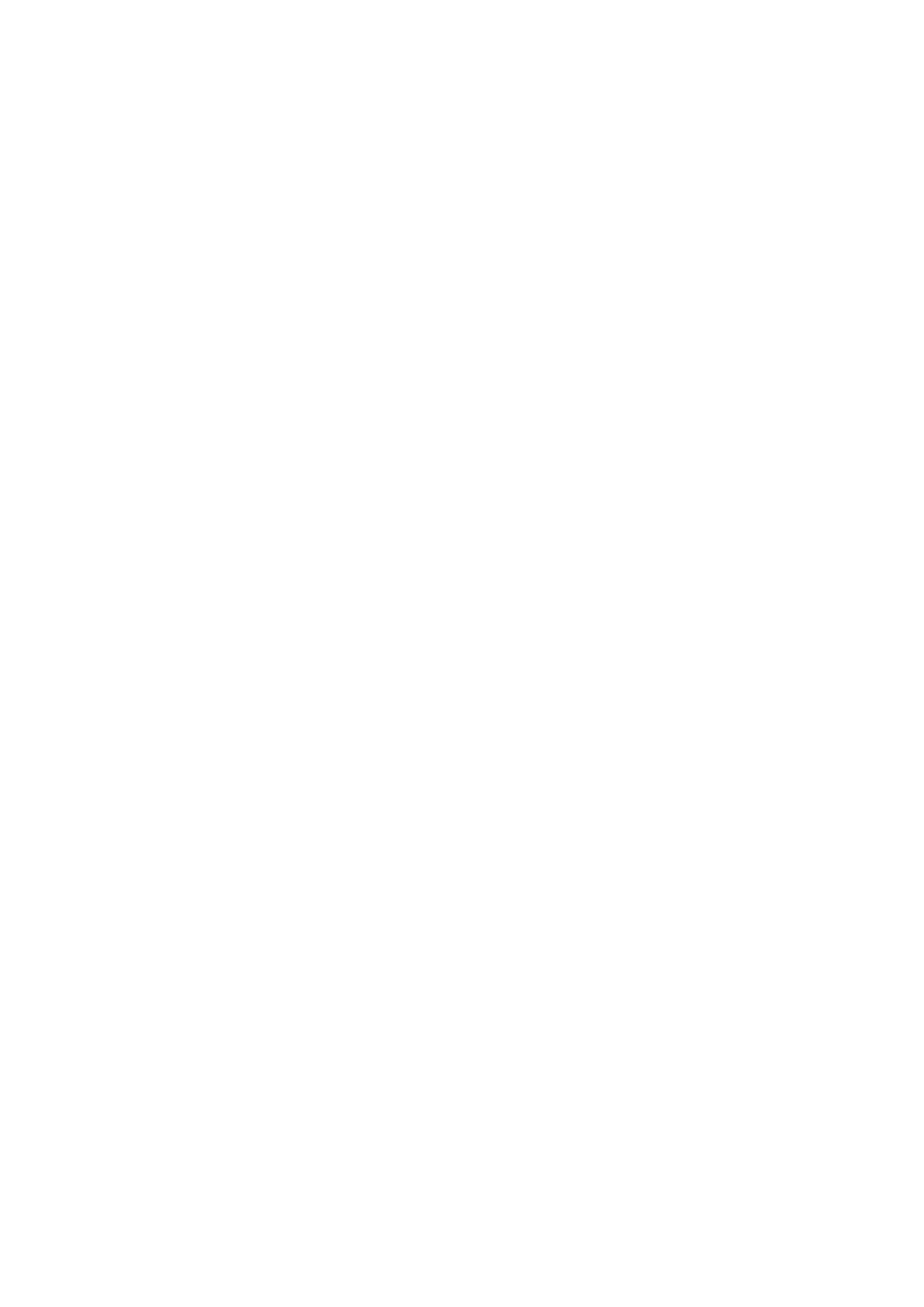#### **REPORT**

#### **Introduction**

- 1. The Draft Covid-19 (Enabling Provisions) (Jersey) Law 202- ("the draft Law") would, if adopted, enable the States to introduce any emergency legislation that may be required to manage the effects and impact of Covid-19 in Jersey. The draft Law will, for a time-limited period, allow the States to make Regulations which may have the effect of primary Laws. This is important not only to ensure that emergency legislation can be enacted as quickly as possible, but also because the Privy Council may not meet for several months during the Covid-19 pandemic.
- 2. It must be emphasised that only emergency legislation which relates to Jersey's response to, and management of, the Covid-19 pandemic will be eligible to proceed in accordance with this draft Law.

#### **Background**

- 3. On 24th March 2020, the States Assembly considered a range of Covid-19 related emergency legislation to support the Government and a number of public authorities, to protect the Public, to facilitate the delivery of support to Islanders, and to mitigate risks to the delivery of public services.
- 4. It has been possible to deliver amendments to legislation in a wide range of areas, and to make additional supplementary provision, within existing secondary legislative powers (i.e. those to make Regulations, triennial Regulations and Orders). However, some amendments to legislation or new provisions can only, outside of a State of Emergency, be made through the enactment of primary legislation (i.e. by enacting a Law).
- 5. Unlike Regulations, before a draft Law can come into force it must receive the approval of the Privy Council and be registered by the Royal Court. This is a standard process during ordinary times which can take anything between a few weeks and a few months. The process does not, however, lend itself to the possible and likely need to pass key legislation on an expedited basis to deal with the extraordinary circumstances in which the Island currently finds itself. It is crucial to ensure that the States Assembly has the powers that it needs to be able to pass any legislation required to address additional challenges related to the Covid-19 pandemic, and that this can be implemented quickly.
- 6. Furthermore, and importantly, there is a risk to the timetabling of future Privy Council meetings. The next meeting will take place on 15th April 2020 (when, subject to Assembly approval and agreement with the Ministry of Justice, it is planned to present this legislation), but the dates of future meetings are currently unknown. It is important to avoid a scenario where key legislation and powers needed to protect our most vulnerable people cannot be enacted, or are significantly delayed, due to the temporary absence of Privy Council meetings.
- 7. This draft Law ensures that any potential difficulties in these respects are avoided and that the Assembly can meet the challenges of the immediate future that will be presented by the Covid-19 crisis.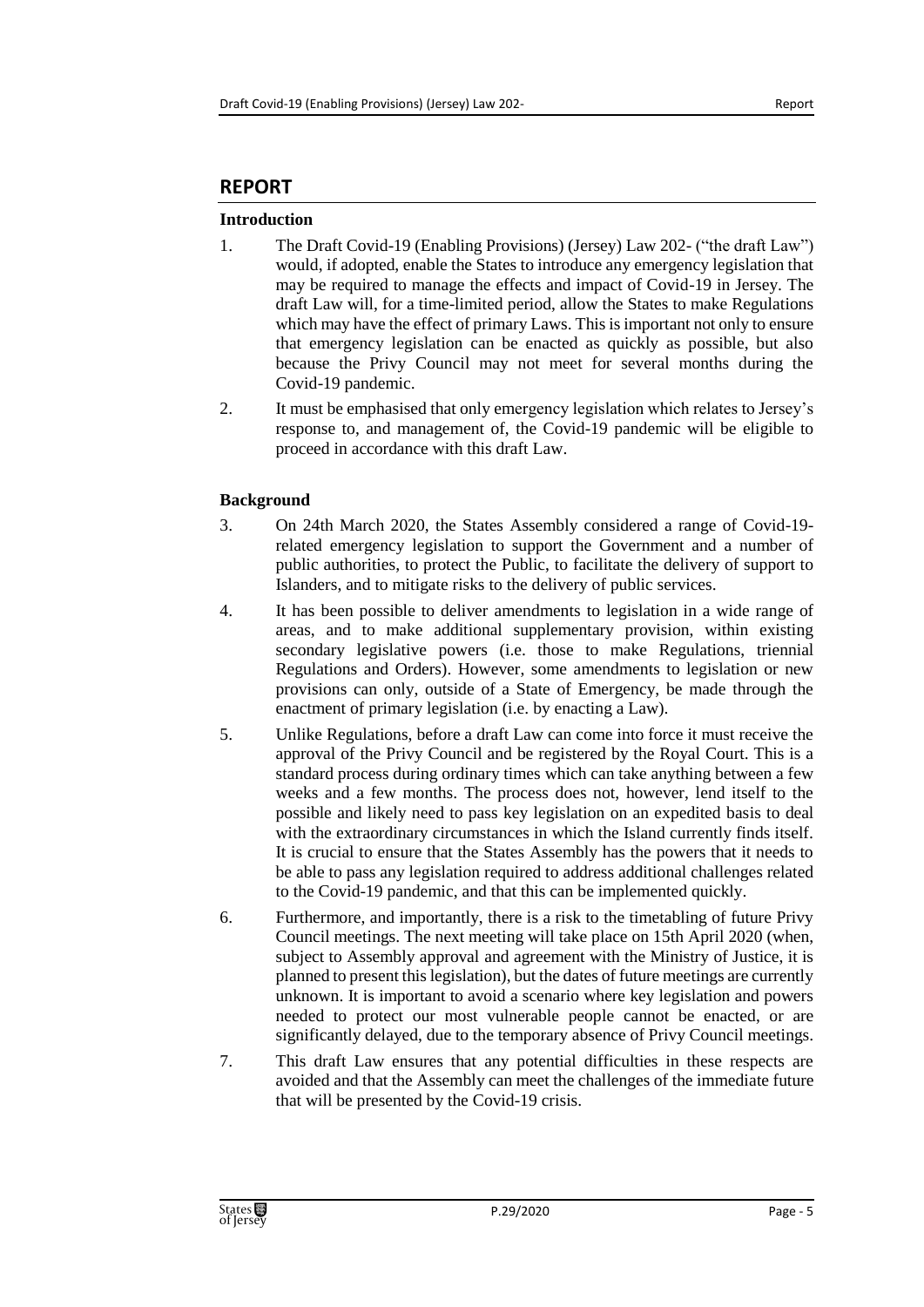#### **Purpose of the draft Law**

- 8. There are a small number of risks and mitigations that have been identified so far that cannot presently be addressed other than through primary legislation. Further measures and requirements involving amendments to primary legislation are very likely to be necessary, depending on developments in the coming weeks and months. Therefore, the purpose of this draft Law is to provide Regulation-making powers to enable the Assembly to move rapidly to address these and any other legislative issues that may arise, without the timing of doing so being dependent on the Privy Council being convened.
- 9. If it were necessary to do so, then it may be possible to make changes to legislation, including primary legislation, using the Order-making powers of the Emergencies Council. However, such Order-making powers would only be available following the declaration of a State of Emergency pursuant to the [Emergency Powers and Planning \(Jersey\) Law 1990](https://www.jerseylaw.je/laws/revised/Pages/23.100.aspx) ("the 1990 Law"), which is seen as a very last resort. While any Orders made by the Council could be annulled by the Assembly pursuant to th[e Subordinate Legislation \(Jersey\) Law](https://www.jerseylaw.je/laws/revised/Pages/15.720.aspx)  [1960,](https://www.jerseylaw.je/laws/revised/Pages/15.720.aspx) the draft Law would, if enacted, provide an alternative approach that maintains greater control for the Assembly over the legislative process.
- 10. In short, the introduction of the draft Law is a proportionate and responsible measure in these extraordinary times. It allows the Government of Jersey and States Assembly to act swiftly to protect the Island as best it can from the Covid-19 pandemic, whilst ensuring the States Assembly retains the necessary power to actively approve emergency legislation as and when it is required for the purpose of protecting public health.

#### **Implications of the draft Law**

- 11. The draft Law will allow the States to make Regulations on any matters which, it appears to them, are necessary and expedient to respond to Covid-19 and its impact on Jersey. This will allow the States to make Regulations to –
	- amend any Law or other enactment or provision that may be amended by a Law;
	- confer a power or impose a duty on a Minister to make, by Order, any provision that may be made by the Regulations;
	- establish bodies corporate, corporations sole or other entities;
	- impose duties, or confer powers, on any person, including other entities;
	- create offences, or amend provisions creating offences;
	- make transitional, transitory, saving, supplementary, incidental or consequential provision.
- 12. The fact that is difficult to state with certainty how these powers will be used by the Assembly over the coming months indicates that it is important to ensure that these powers are available when necessary. Changes to primary legislation will almost certainly be required to manage the outbreak of Covid-19 in the coming months, and there is a substantial risk that the Privy Council would not be available to approve it in a sufficiently timely manner. While no definite decisions have been made as to how these powers might be used, 2 examples are provided of uses that might be made of the power for illustrative purposes.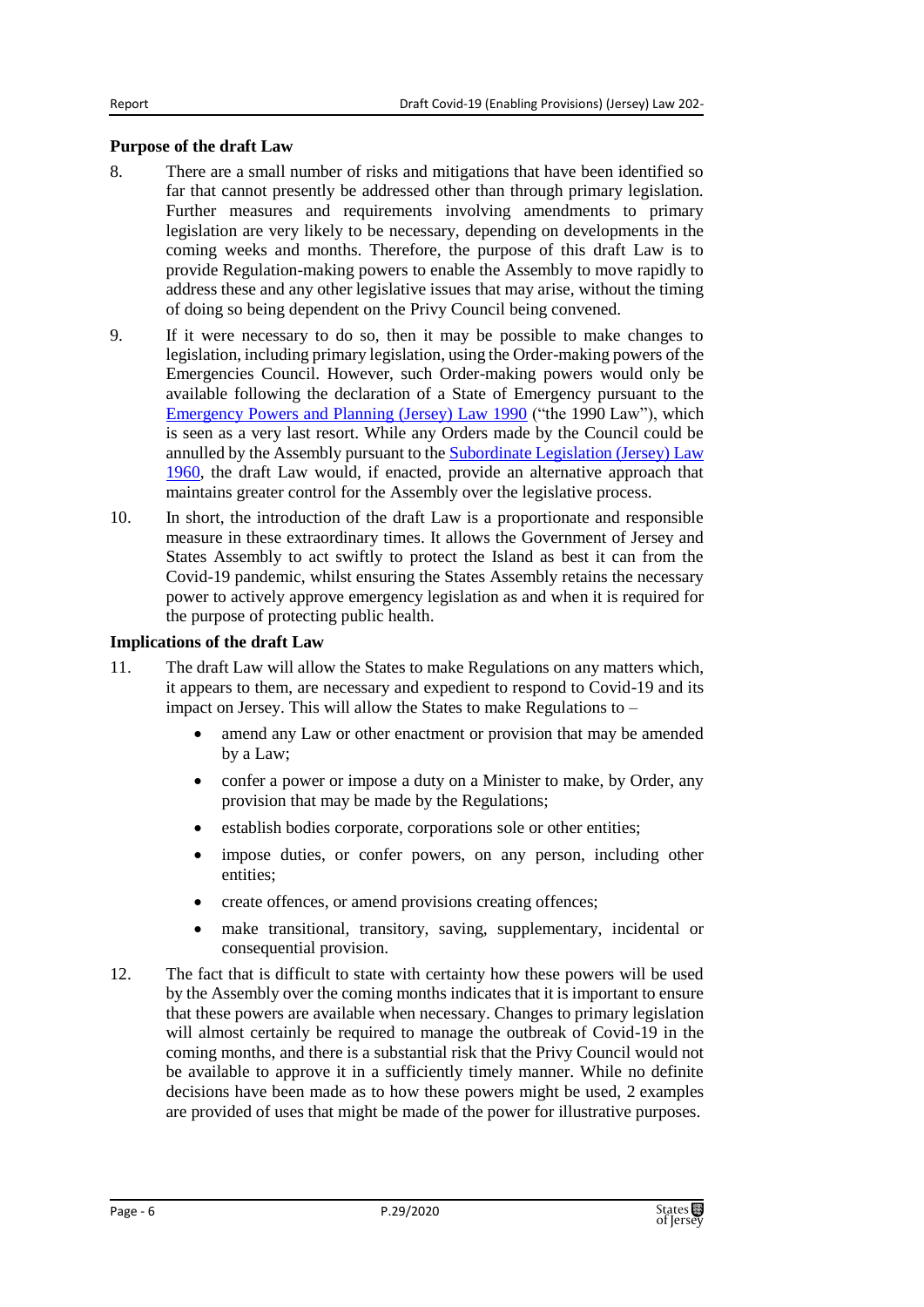#### **Example – Mental Health**

13. There are statutory requirements under the [Mental Health \(Jersey\) Law 2016](https://www.jerseylaw.je/laws/revised/Pages/20.650.aspx) for 2 doctors to give an opinion supporting the compulsory detention of a person on grounds of their mental health. This requirement is being relaxed in the UK. At present, it is not deemed necessary to relax the legislation in the same way, but the position is being kept under review, and if a change were required to permit detention on the basis of a single medical opinion, then this can be achieved using the powers to make Regulations provided by the draft Law.

#### **Example – Continued functioning of the Courts**

- 14. The Courts perform a vital function in enabling action to be taken for a range of purposes, including safeguarding people from harm and ensuring that criminal offences are swiftly and appropriately dealt with. In both civil and criminal proceedings, the Royal Court will often sit as the Inferior Number, composed of the Bailiff (or the Deputy Bailiff or a Commissioner) and 2 Jurats. As a number of the Jurats are in "at risk" categories in relation to Covid-19, as well as taking steps to enable proceedings to be dealt with remotely, provision may also be required to ensure that court decisions can continue to be made if we need to mitigate risks to the health of the Jurats.
- 15. To this end, it is expected that it may be necessary for some proceedings and decisions to be dealt with by the Bailiff sitting alone. To facilitate this, it is anticipated that it will be necessary to amend the circumstances where the Bailiff can sit alone to determine questions of fact and law pursuant to the [Royal](https://www.jerseylaw.je/laws/revised/Pages/07.770.aspx)  [Court \(Jersey\) Law 1948.](https://www.jerseylaw.je/laws/revised/Pages/07.770.aspx) These Regulations may also make provision for a judge to be able to sit alone to determine bail applications or make other interlocutory decisions in criminal proceedings.

#### **Safeguards in the draft Law**

- 16. The powers sought are in some respects similar to those sought pursuant to the [European Union \(Repeal and Amendment\) \(Jersey\) Law 2018,](https://www.jerseylaw.je/laws/revised/Pages/17.270.aspx) which enabled Jersey to be able to react quickly to and prepare for changes in the relationship between the UK and Crown Dependencies, and the EU, but are focussed on the present situation and limited to address the immediate challenges it presents. While unprecedented circumstances have necessitated unprecedented measures in the short term, safeguards will be put in place to ensure that the powers will cease to be available when the effects of the pandemic have subsided, and can only be used for particular purposes.
- 17. The provision described above is limited so that it can only be relied upon by the States Assembly to enact legislation which is necessary or expedient as a result of the Covid-19 outbreak or its aftermath. Further, the power to make Regulations (and any power to make Orders conferred by Regulations) contains a series of some specific limits and safeguards so that it cannot be used to –
	- impose or increase taxation;
	- impose a penalty of imprisonment for more than 4 years for a criminal offence;
	- introduce retrospective legislation; or
	- amend the draft Law or the [Human Rights \(Jersey\) Law 2000.](https://www.jerseylaw.je/laws/revised/Pages/15.350.aspx)
- 18. If the States decides to introduce primary legislation which does not relate to Covid-19, such enactments would still require the approval of the Privy Council as per the established process.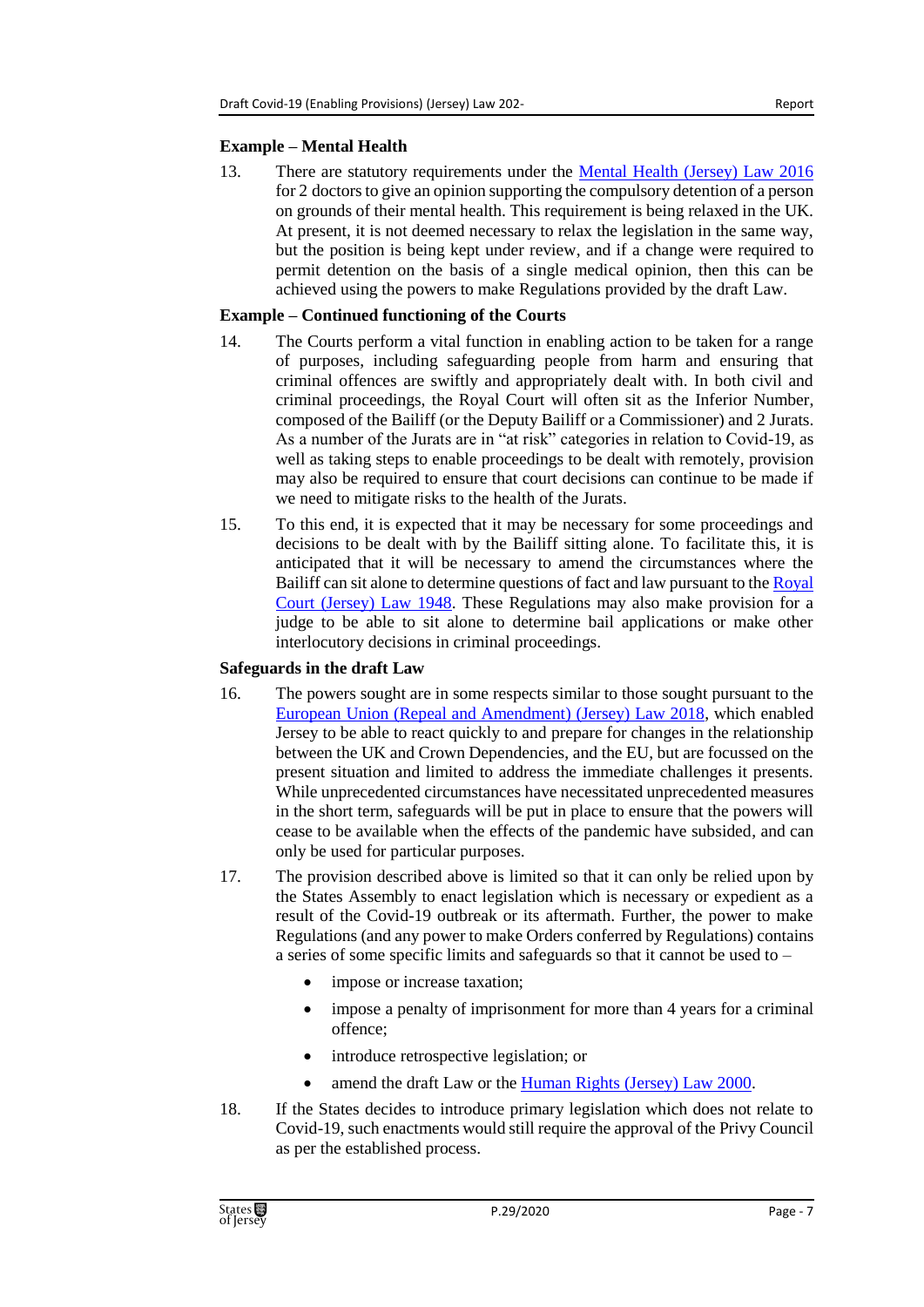- 19. The legislation is also time-limited. The power to make Regulations will expire on 31st December 2020. We have not taken a power to extend this period. If that were necessary, then the Assembly could seek to bring forward a further piece of primary legislation for this purpose. As the draft Law only has utility if there is an ongoing outbreak of Covid-19 in Jersey, there would be no point in extending these provisions in any other circumstances.
- 20. Finally, the States Assembly is required to approve all legislation which is introduced under the powers provided under the draft Law. The draft Law provides an alternative mechanism to the 1990 Law, which would also allow emergency legislation to be introduced at speed. However, Orders made under the 1990 Law are subject to a more limited approval mechanism in the States Assembly. The draft Law retains and, if anything, promotes the role of the Assembly in approving and overseeing the introduction of legislation during the Covid-19 pandemic.

#### **Conclusion**

21. Members are asked to support this draft Law to allow the Government, and the Assembly, to be able to respond quickly and effectively to changing circumstances during an unprecedented period of uncertainty and threat to public health. The draft Law is narrow in its purpose, ensures that democratic oversight of legislative changes is maintained during this public health crisis, and does not have a long-term impact on the established processes that are in place for the approval of primary legislation in Jersey.

#### **Human Rights**

The notes on the human rights aspects of the draft Law in the **Appendix** have been prepared by the Law Officers' Department and are included for the information of States Members. They are not, and should not be taken as, legal advice.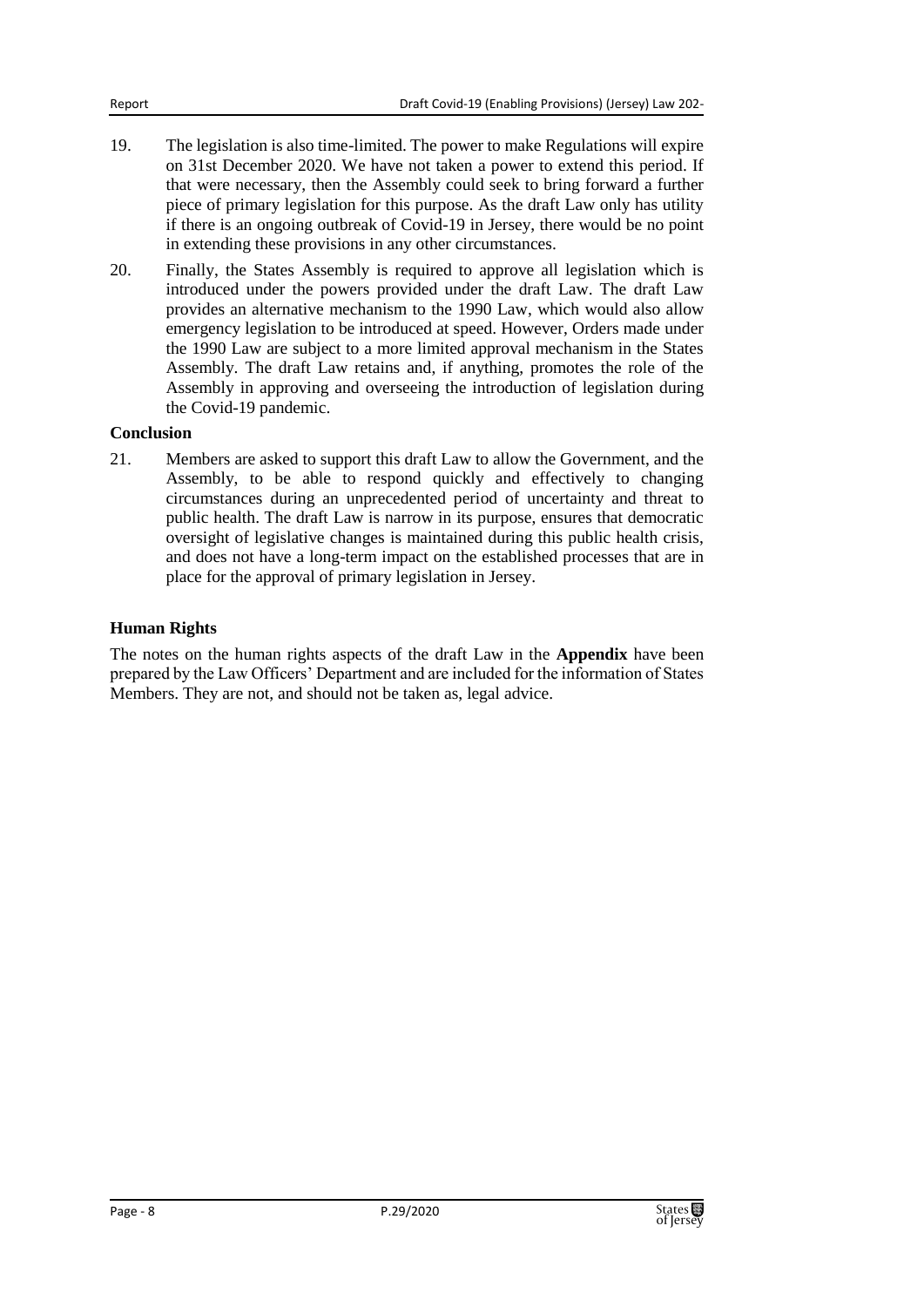#### **APPENDIX TO REPORT**

#### **Human Rights Notes on the Draft Covid-19 (Enabling Provisions) (Jersey) Law 202-**

These Notes have been prepared in respect of the Draft Covid-19 (Enabling Provisions) (Jersey) Law 202- (the "**draft Law**") by the Law Officers' Department. They summarise the principal human rights issues arising from the contents of the draft Law and explain why, in the Law Officers' opinion, the draft Law is compatible with the European Convention on Human Rights ("**ECHR**").

#### **These notes are included for the information of States Members. They are not, and should not be taken as, legal advice.**

Article 2(1) of the draft Law will enable the States Assembly, by Regulations, to make any provision that may be necessary or expedient as a direct or indirect result of the outbreak of Covid-19 in Jersey or the aftermath of that outbreak.

Taking this power will not itself have any effect on ECHR rights, as the rights and obligations of Islanders will only be affected to the extent that this is provided for in Regulations. While the exercise of the power in Article 2(1) may engage ECHR rights, as might other Regulation-making powers, issues of ECHR compatibility can be considered in the usual way, as the Regulations are developed.

It will continue to be the case that, when exercising the Regulation-making power, the States Assembly will be bound by Article  $7(4)(a)$  of the Human Rights (Jersey) Law [2000,](https://www.jerseylaw.je/laws/revised/Pages/15.350.aspx) which makes it unlawful for the Assembly to exercise a power to make Regulations in a manner that is incompatible with a Convention right. Therefore, careful consideration must continue to be given to the human rights implications of particular courses of action.

Further, while the power to make Regulations in Article 2(1) of the draft Law includes the power to make provision amending any enactment, this power may not be used to amend, repeal or revoke the Human Rights (Jersey) Law 2000.

Accordingly, the draft Law is compatible with the ECHR.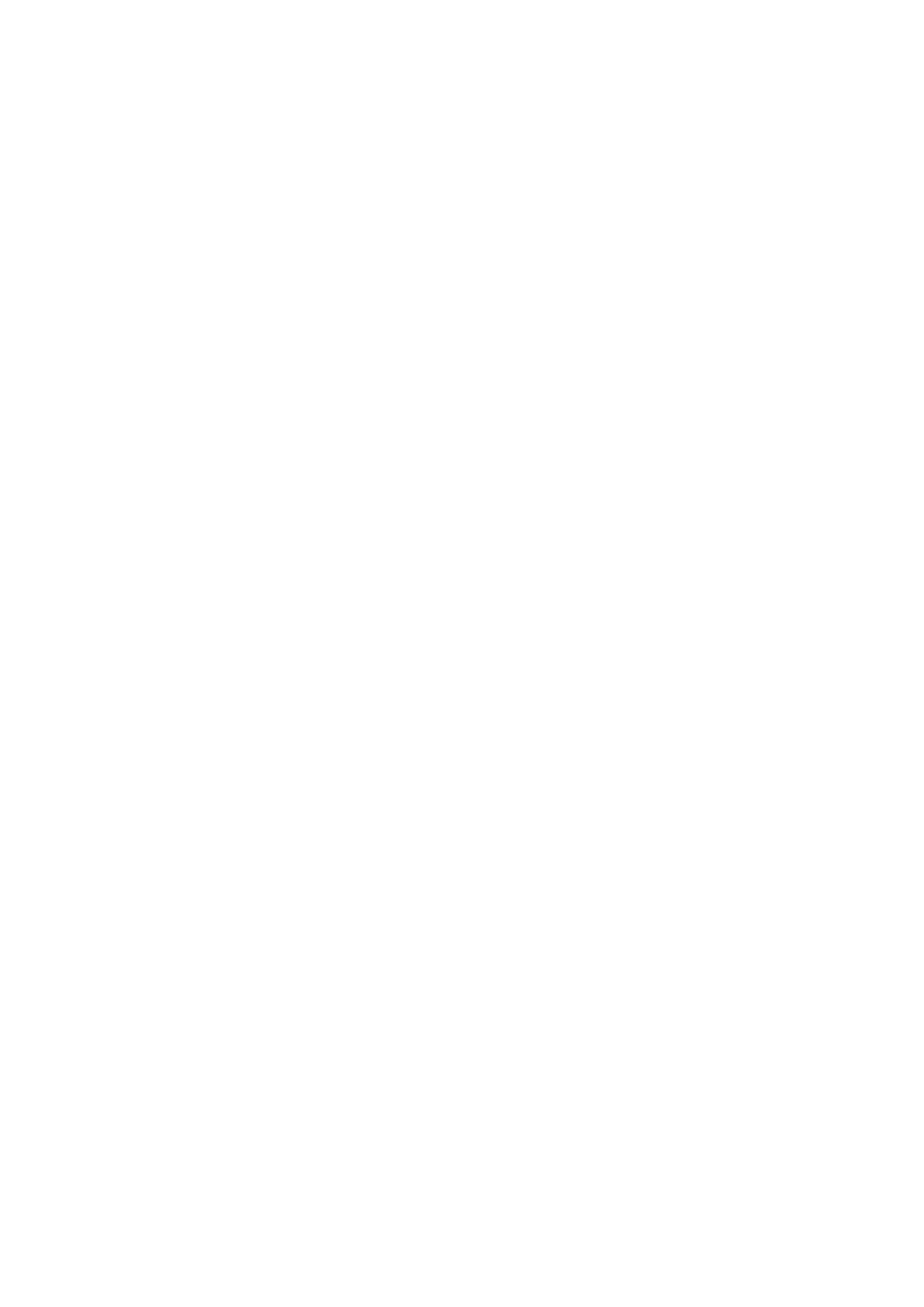#### **EXPLANATORY NOTE**

This Law if passed will enable the States to make Regulations containing any provision necessary or expedient as a direct or indirect result of the outbreak of Covid-19 in Jersey or its aftermath.

The Law uses "Covid-19" to mean both the relevant coronavirus and the disease COVID-19 caused by it (and any other disease directly or indirectly caused by it). The Regulations to be made under the Law can make any provision that can be made by a Law, which includes provision amending other Laws (but not this Law or the Human Rights (Jersey) Law 2000). That means in particular that the Regulations can also confer powers on a Minister to make Orders, including power to make any provision that the Regulations could make. The Regulations can, among other things, establish bodies, impose duties, create offences and make transitional or consequential provision. The Regulations (and the Orders under them) cannot impose taxes, create offences carrying over 4 years of imprisonment (or 1 year, in an Order), or have retrospective effect. The Orders cannot amend the Regulations or make any provision that is inconsistent with them. Powers to make rules for courts or tribunals are to be read as covering rules related to the Regulations.

The Law would come into force on the day after its registration by the Royal Court. The Law does not expire, but no further Regulations or Orders can be made under it after the end of 2020 (which does not affect the continued force of the Regulations and Orders already made at that point).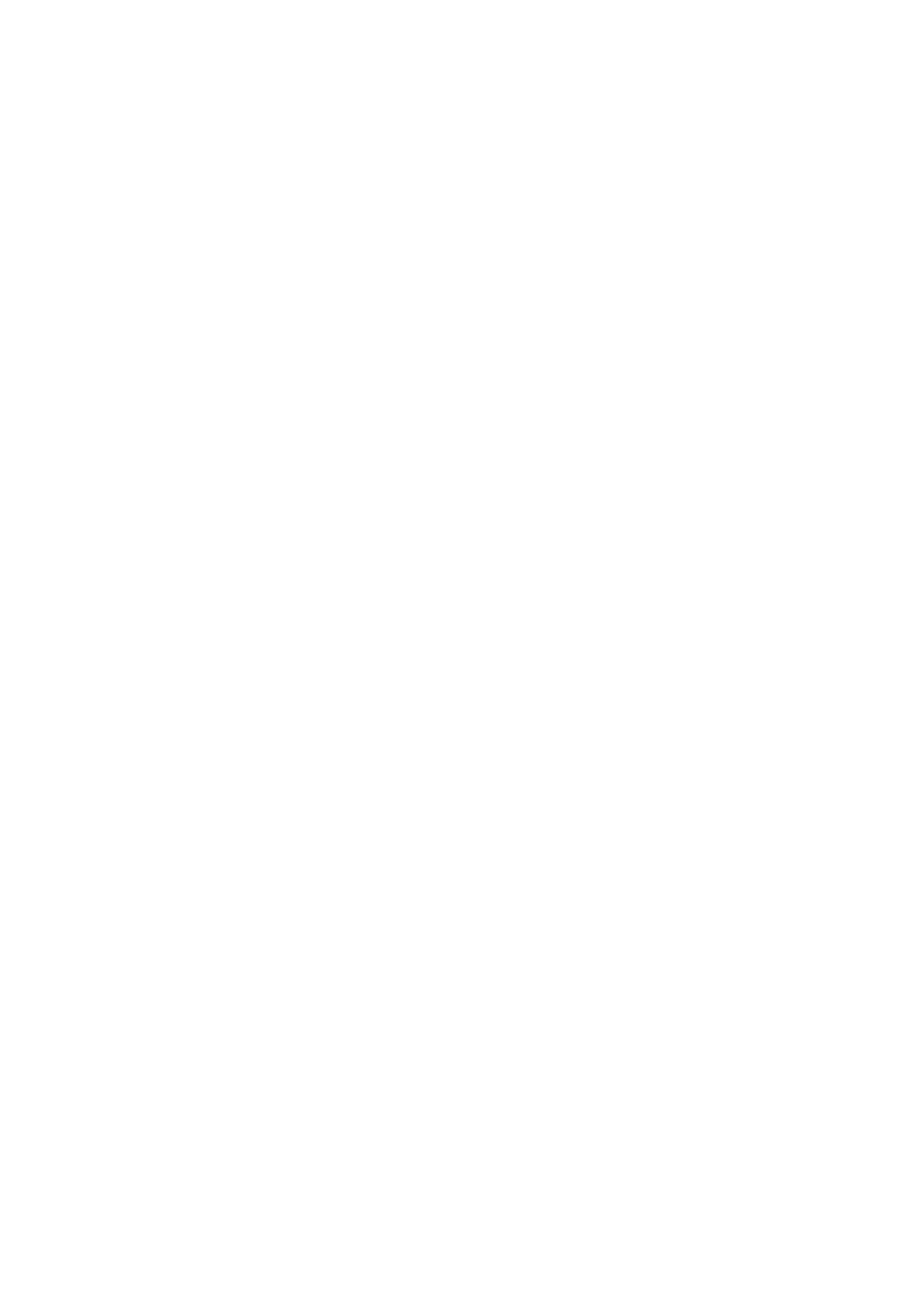

## **DRAFT COVID-19 (ENABLING PROVISIONS) (JERSEY) LAW 202-**

#### **Contents**

#### **Article**

| <b>ENDNOTES</b> |  |  |
|-----------------|--|--|
| 3               |  |  |
| $2^{\circ}$     |  |  |
| $1 \quad$       |  |  |
|                 |  |  |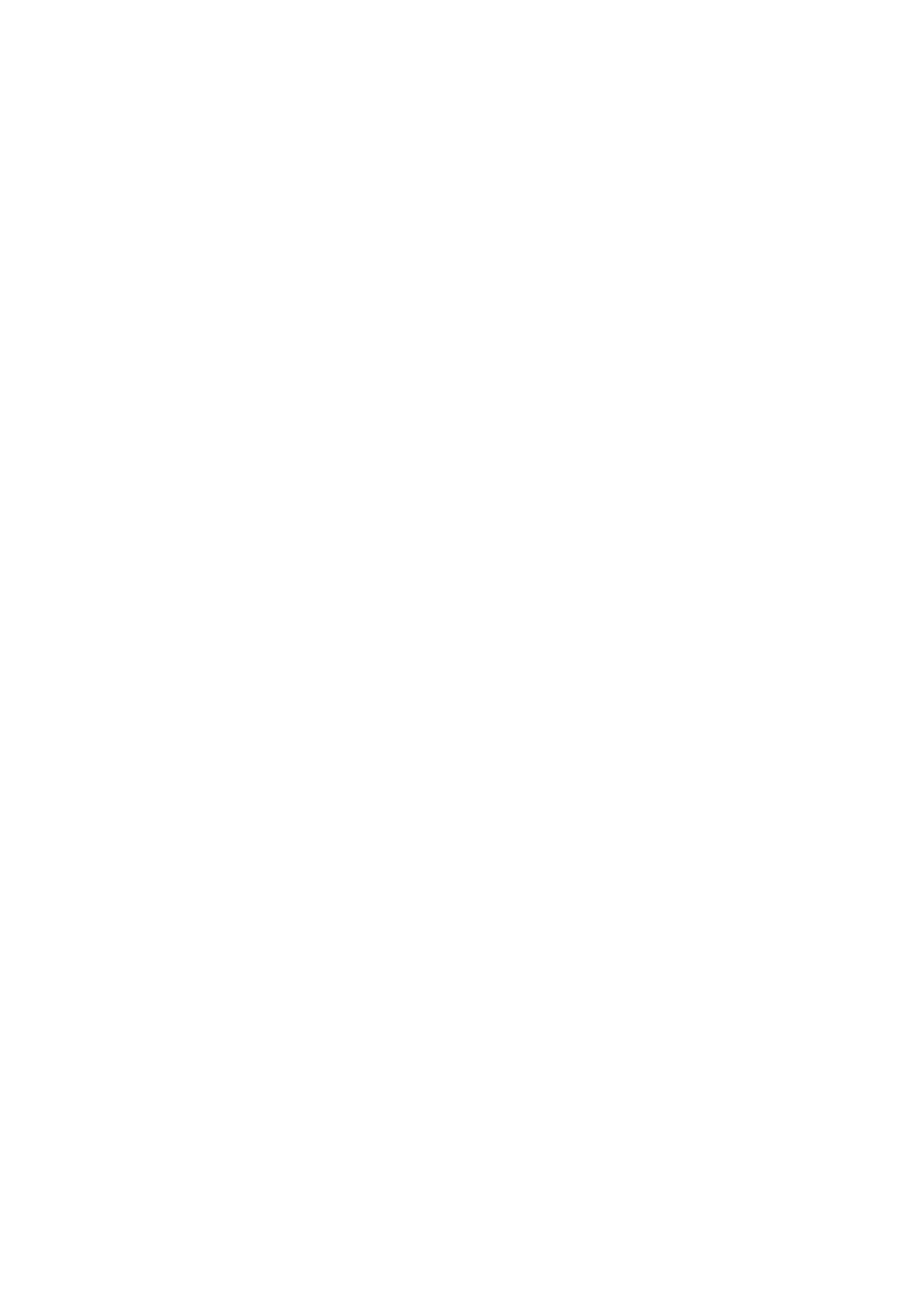

## **DRAFT COVID-19 (ENABLING PROVISIONS) (JERSEY) LAW 202-**

**A LAW** to enable the States, by Regulations, to make any provision necessary or expedient as a direct or indirect result of the outbreak of Covid-19 in Jersey or its aftermath.

| Adopted by the States                         | [date to be inserted] |
|-----------------------------------------------|-----------------------|
| Sanctioned by Order of Her Majesty in Council | [date to be inserted] |
| Registered by the Royal Court                 | [date to be inserted] |
| Coming into force                             | [date to be inserted] |

**THE STATES**, subject to the sanction of Her Most Excellent Majesty in Council, have adopted the following Law –

#### <span id="page-14-0"></span>**1 Interpretation**

In this Law "Covid-19" means –

- (a) severe acute respiratory syndrome coronavirus 2 (SARS-CoV-2); and
- (b) any disease that is directly or indirectly caused by that virus, including the disease known as COVID-19.

#### <span id="page-14-1"></span>**2 Power to make Regulations**

- (1) The States may by Regulations make such provision as appears to them to be necessary or expedient as a direct or indirect result –
	- (a) of the outbreak of Covid-19 in Jersey; or
	- (b) of the aftermath of that outbreak.
- (2) Subject to paragraphs (5) and (6), the provision that may be made under paragraph (1) includes any such provision (of any such extent) as might be made by a Law passed by the States.
- (3) Paragraph (4) does not limit paragraph (1) or (2).
- (4) Regulations under paragraph (1) may
	- (a) amend any Law or other enactment or provision that may be amended by a Law;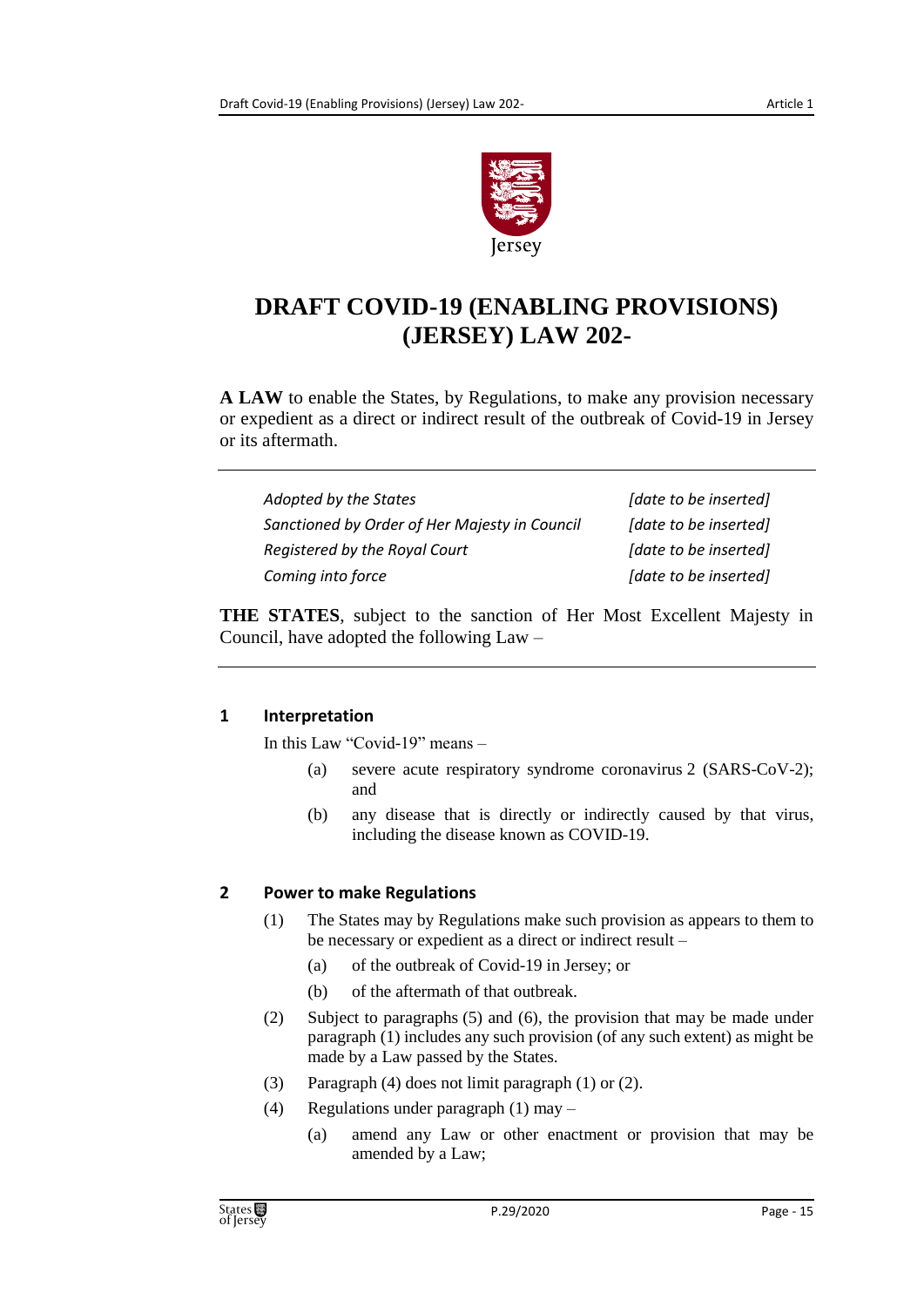- (b) confer a power or impose a duty on a Minister to make, by Order, any provision that may be made by the Regulations;
- (c) establish bodies corporate, corporations sole or other entities;
- (d) confer powers, or impose duties, on any person, including an entity established as mentioned in sub-paragraph (c) or otherwise;
- (e) create offences, or amend provisions creating offences;
- (f) make transitional, transitory, saving, supplementary, incidental or consequential provision.
- (5) The provision that may be made by Regulations under paragraph (1) does not include provision –
	- (a) imposing or increasing taxation;
	- (b) imposing a penalty of imprisonment for more than 4 years for a criminal offence;
	- (c) taking effect from a date earlier than that of the making of the Regulations containing the provision; or
	- (d) amending this Law or the Human Rights (Jersey) Law 2000<sup>1</sup>.
- (6) The provision that may be made by Order under Regulations made under paragraph (1) does not include provision –
	- (a) imposing or increasing taxation;
	- (b) imposing a penalty of imprisonment for more than 12 months for a criminal offence;
	- (c) taking effect from a date earlier than that of the making of the Order containing the provision;
	- (d) amending this Law or the Human Rights (Jersey) Law 2000; or
	- (e) amending Regulations made under paragraph (1), or making any provision inconsistent with any such Regulations.
- (7) The power to make rules of court under the Royal Court (Jersey) Law  $1948<sup>2</sup>$  includes the power to make rules of court for the purpose of Regulations under this Law, and any other power to make rules for a court or tribunal is to be read as including power to make rules for that purpose.

#### <span id="page-15-0"></span>**3 Citation, commencement and cessation of powers**

- (1) This Law may be cited as the Covid-19 (Enabling Provisions) (Jersey) Law 202-.
- (2) This Law comes into force on the day after it is registered.
- (3) No Regulations under this Law, and no Order under any such Regulations, may be made on or after 1st January 2021.